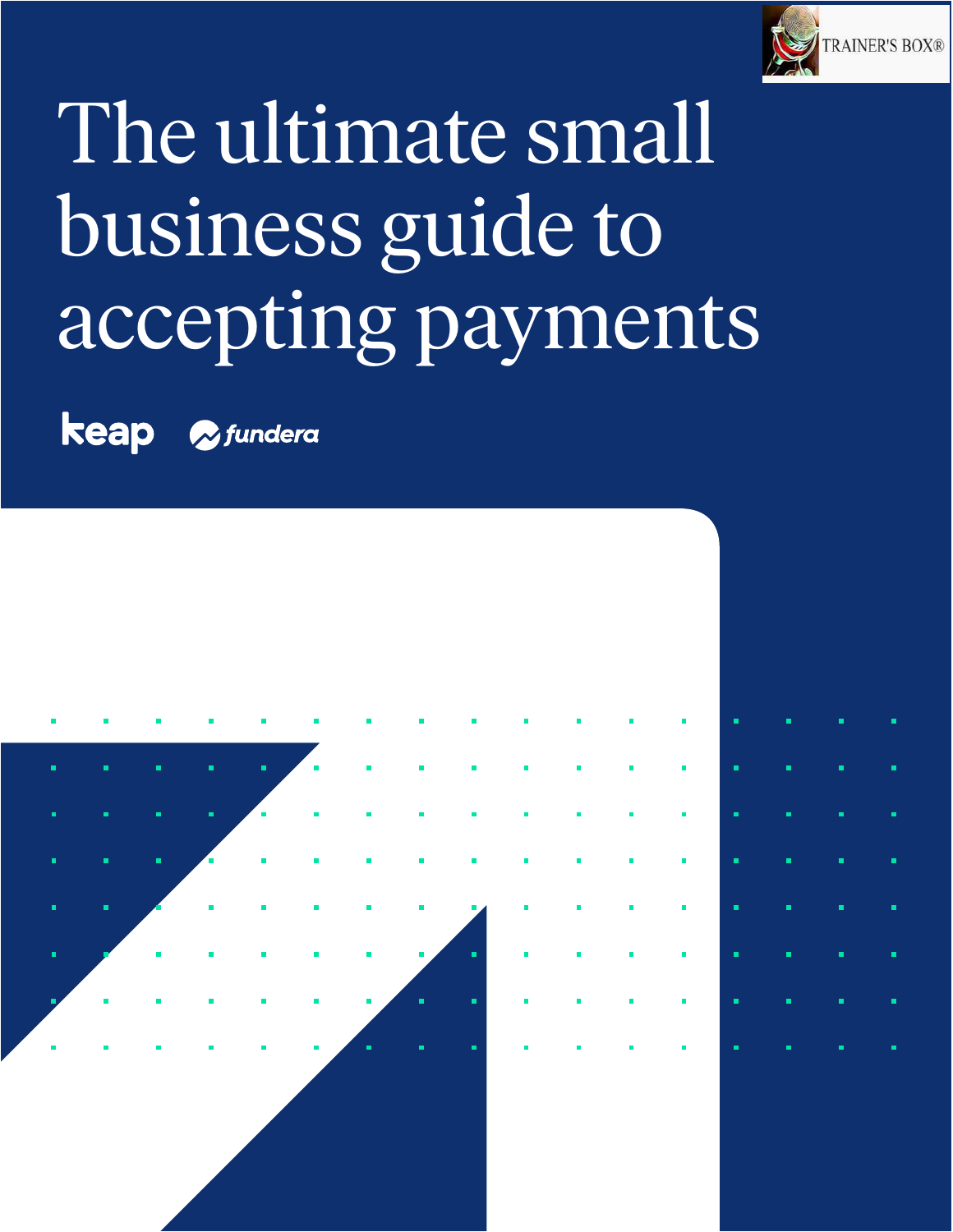## **Table of contents**

| Top recurring payment tools and how these tools |  |
|-------------------------------------------------|--|
|                                                 |  |
|                                                 |  |

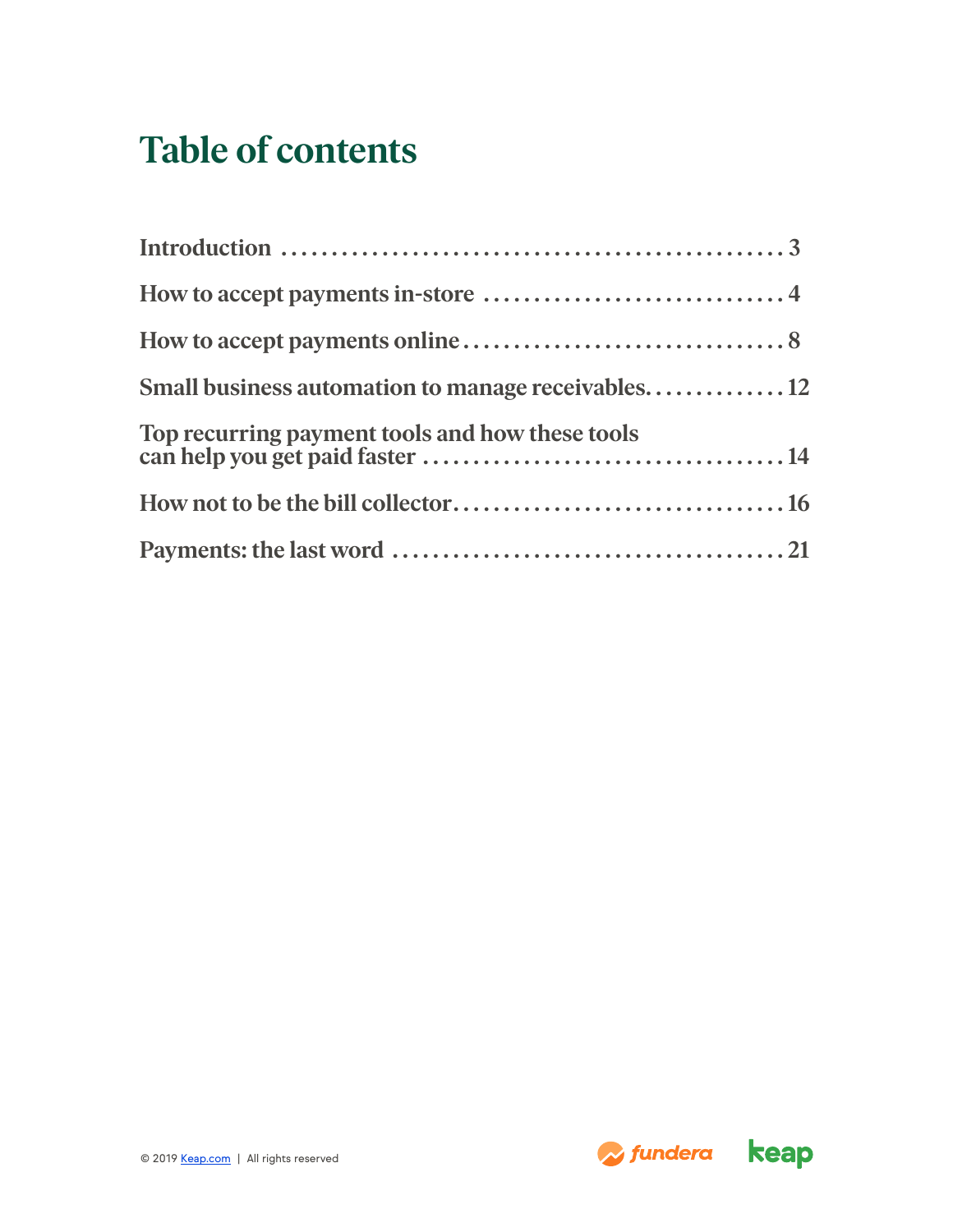## <span id="page-2-0"></span>**Introduction**

When starting a small business, entrepreneurs are worried about things like financing their venture, coming up with a marketing plan, hiring, operations, and other important tasks. Rarely do they stop and wonder, "How am I going to accept payments from my customers?"

How will I accept payments? I'll take their cash. I'll scan their credit cards. They'll buy things from my online store and the internet will take care of it. Right?

Not quite. As it turns out, accepting payments from your customers, even as a B2C business—a coffee shop, an online retailer, a subscription dog-walking service—is a complicated endeavor. But if you don't plan for how you'll process payments from customers, you won't get paid. And no business can survive without payments.

As consumer payment options proliferate—a variety of credit cards, digital wallets, and payment apps abound—businesses must add new capabilities, adjust their cash flow schedules, and enlist additional resources to help them keep the payment cycle going. Fail to offer all payment options to customers, and you might lose them to a competitor who does.

Suffice to say, there's a lot to consider when it comes to accepting payments. The first step is to answer a simple question: Do you want to accept payments online, or in-store? (If the answer is both, that's okay—we'll get to that in a bit.)



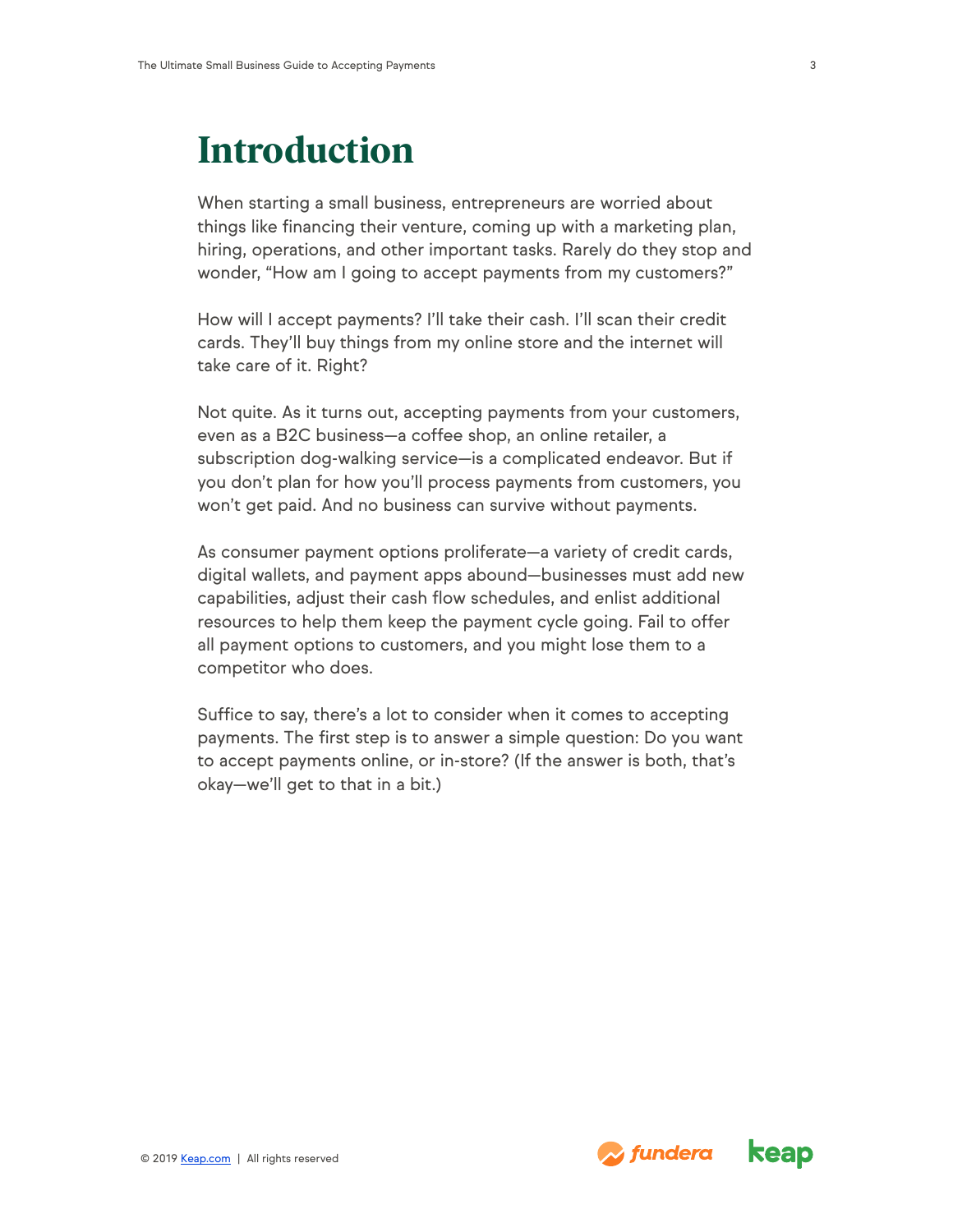### <span id="page-3-0"></span>**How to accept payments in-store**

Let's say you are opening a brick-and-mortar business and want to find the best, most affordable, and most secure way to take money from your customers, regardless of the payment method they choose.

For a long time, you could simply accept cash and only cash. Many businesses still cling to this method—and for some that's fine. Cash is still [the most-used method of payment](https://www.cnbc.com/2018/08/06/spike-the-dollars-obit-cash-is-still-a-growth-business.html) in the United States, and experts say we are generations away from being a cashless society.

That being said, stores that don't accept alternative forms of payment may increasingly miss out on business from people who don't carry cash. According to [Pew Research](https://www.pewresearch.org/fact-tank/2018/12/12/more-americans-are-making-no-weekly-purchases-with-cash/) in 2018, "just under half (46%) of Americans 'don't really worry much about whether they have cash with them, since there are lots of other ways to pay for things." That's a seven-point increase from 2015.

Plus, some businesses have decided to refuse cash altogether, citing security concerns as well as the ubiquitousness of non-cash options as the impetus for moving to a system where every transaction is an insert or a swipe, rather than a process of counting coins. To be modern, then, is to accept other types of payments.

To do that, your first step is to find yourself a merchant services provider.

#### **Merchant services providers**

Just as you're in the business of selling your products or services, a merchant services provider is in the business of helping you process non-cash payments from customers.

For years, this primarily meant acting as an intermediary in a credit card sale—between the customer's credit card issuer and your bank account, to put things simply. Increasingly, merchant services providers also provide online payment gateways for ecommerce solutions, point of sale systems, and software that may include the ability to accept other forms of payment, as well as integrate with other shop solutions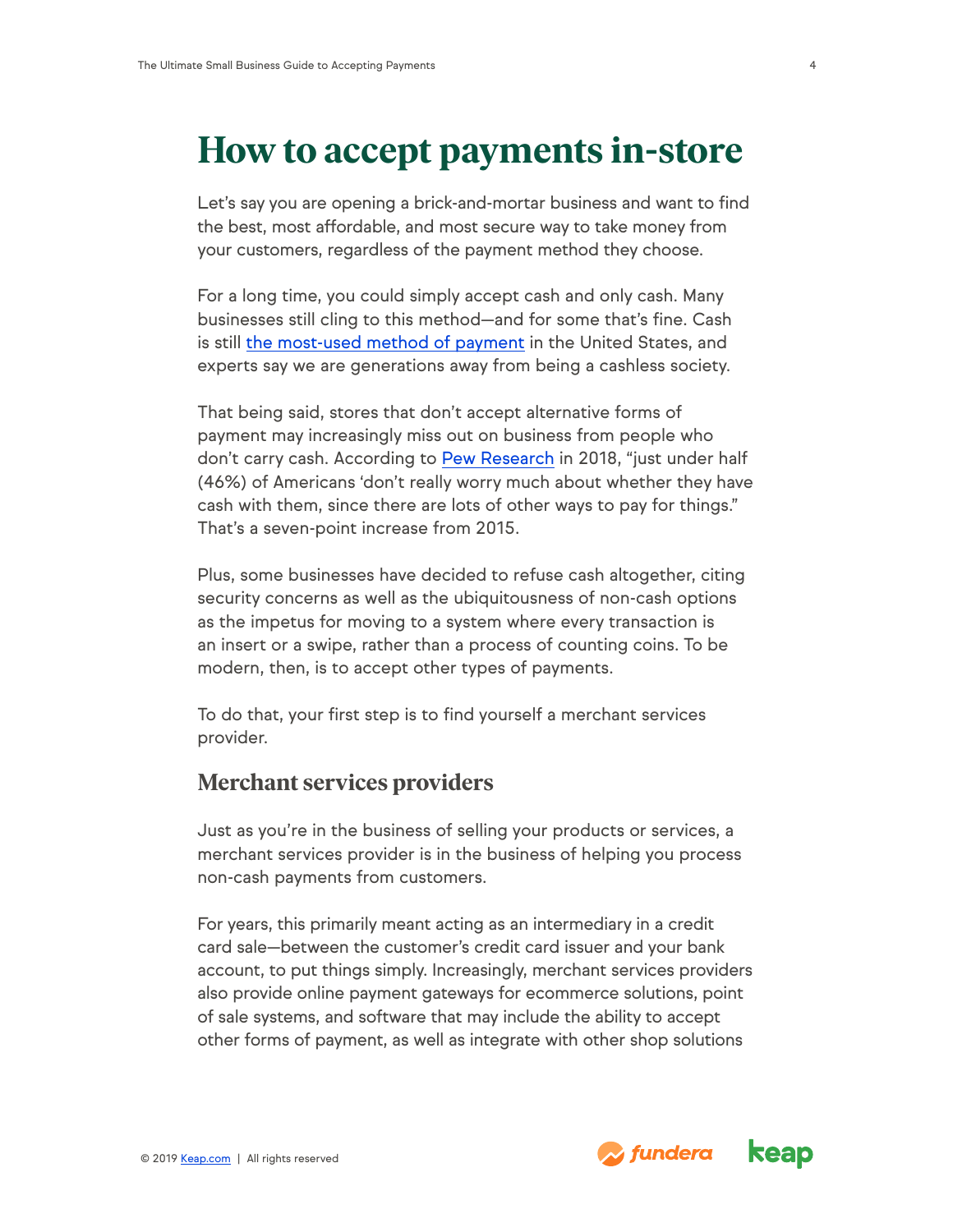like inventory management and customer loyalty programs.

Much of what we'll talk about in this section of the guide will fall under the large umbrella term of merchant services. You can use just one aspect of a merchant services provider's offerings (i.e., just a credit card terminal and payment processor) or many, depending on your business's needs. We'll break down the main components below.

#### **Merchant accounts**

A merchant account is key to accepting credit card payments in any setting. Think of a merchant account as a type of bank account where funds from your customers temporarily reside until they are transferred to your business bank account.

Merchant account providers handle all the little details that go into accepting a credit card payment. They also more or less immediately send you your owed funds from the processed card transactions, while they wait for the customer's funds to clear. You get paid faster, and you don't assume the risk that can come with credit card payments.

For their trouble, merchant accounts take a small cut of your transactions—at a rate that varies depending on the specifics of your business. Here are some of the basic fees that merchant account providers assess when handling your credit card transactions:

#### Interchange rate

Each major credit card company charges a fee each time a customer uses their products. The rate varies not just by card issuer, but by situation: An in-person purchase carries less risk (as there is less of a chance of fraud) than online, and therefore is less expensive.

#### Markup fee

For handling the purchase, your merchant account provider levies a charge, which is how they make a profit. Different providers use different payment structures. The three most common are tiered (a different rate for every type of transaction, such as the type of card, or method of payment), interchange-plus (a combination of the

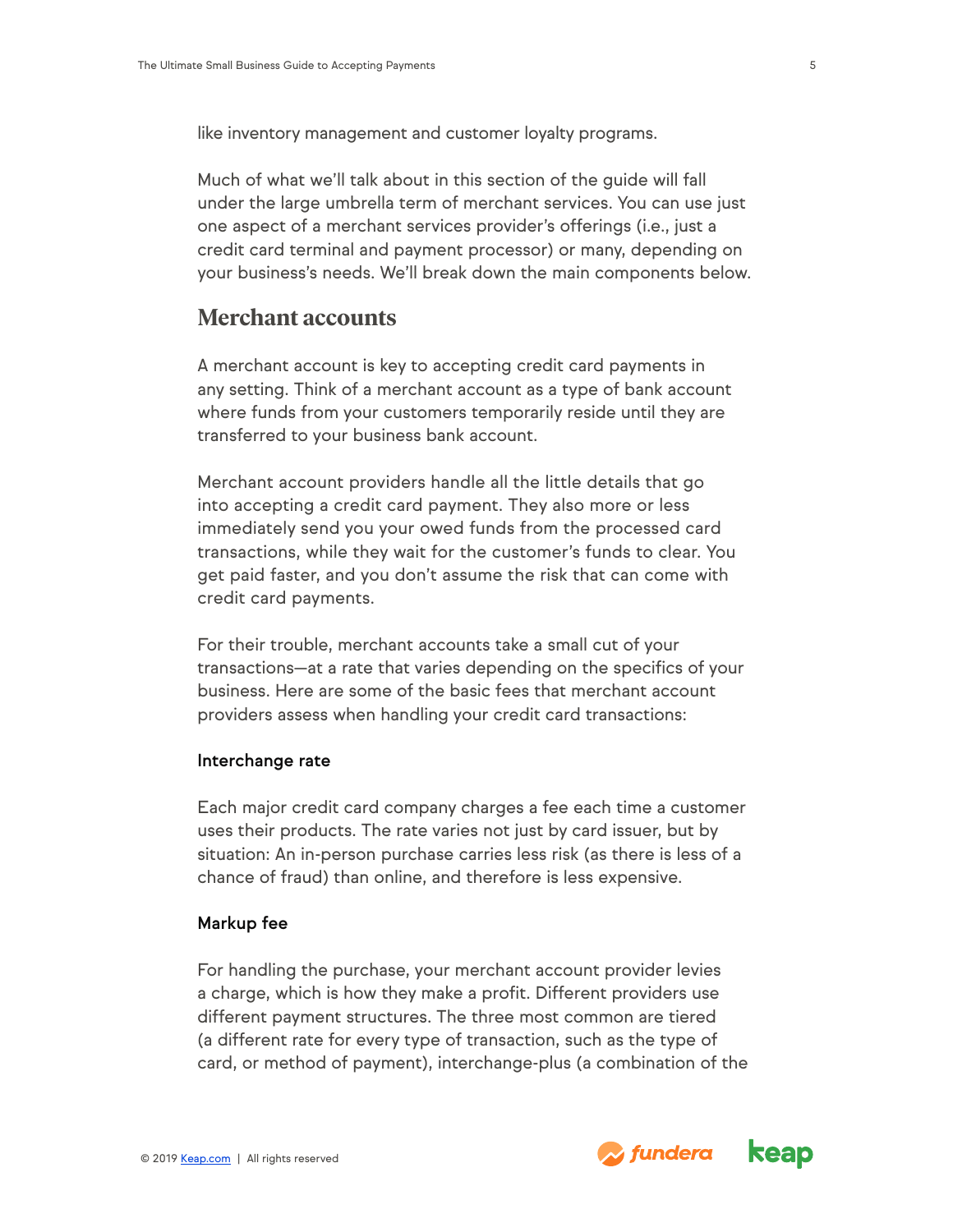interchange fee, plus a small markup which is often a fixed amount and a percentage of the purchase) or flat-rate (a consistent rate for each type of transaction, such as in-person, online, or manually entered payments).

You can choose from hundreds of merchant account providers, from banks to independent sales organizations to payment processing companies. Each one may offer you a different deal based off a different payment structure, different additional services, and varying levels of customer service. You may also have to pay set up fees, early cancellation fees, and processing fees, among other costs—so reading the fine print before choosing a merchant account provider is crucial.

#### **Traditional merchant account vs. payment service provider**

The breakdown doesn't stop there. When choosing a merchant account, you can decide between two different main types: A traditional (or direct) merchant account or a more robust option called a payment service provider.

Working with a traditional merchant account provider means obtaining your own, dedicated merchant account. This option typically has higher monthly or transactional fees, but you'll often receive more hands-on customer service. Plus, funding holds, account freezes, and suspensions due to fraud are less common, and will clear up more quickly.

A payment service provider is a solution that includes a merchant account baked into the offering. You'll also likely be included in an "aggregated" merchant account, which provides processing services for an entire portfolio of companies similar to yours. Rates through these providers are typically lower than through traditional accounts, particularly if you have lower transaction volumes that will take advantage of the low per-transaction rate.

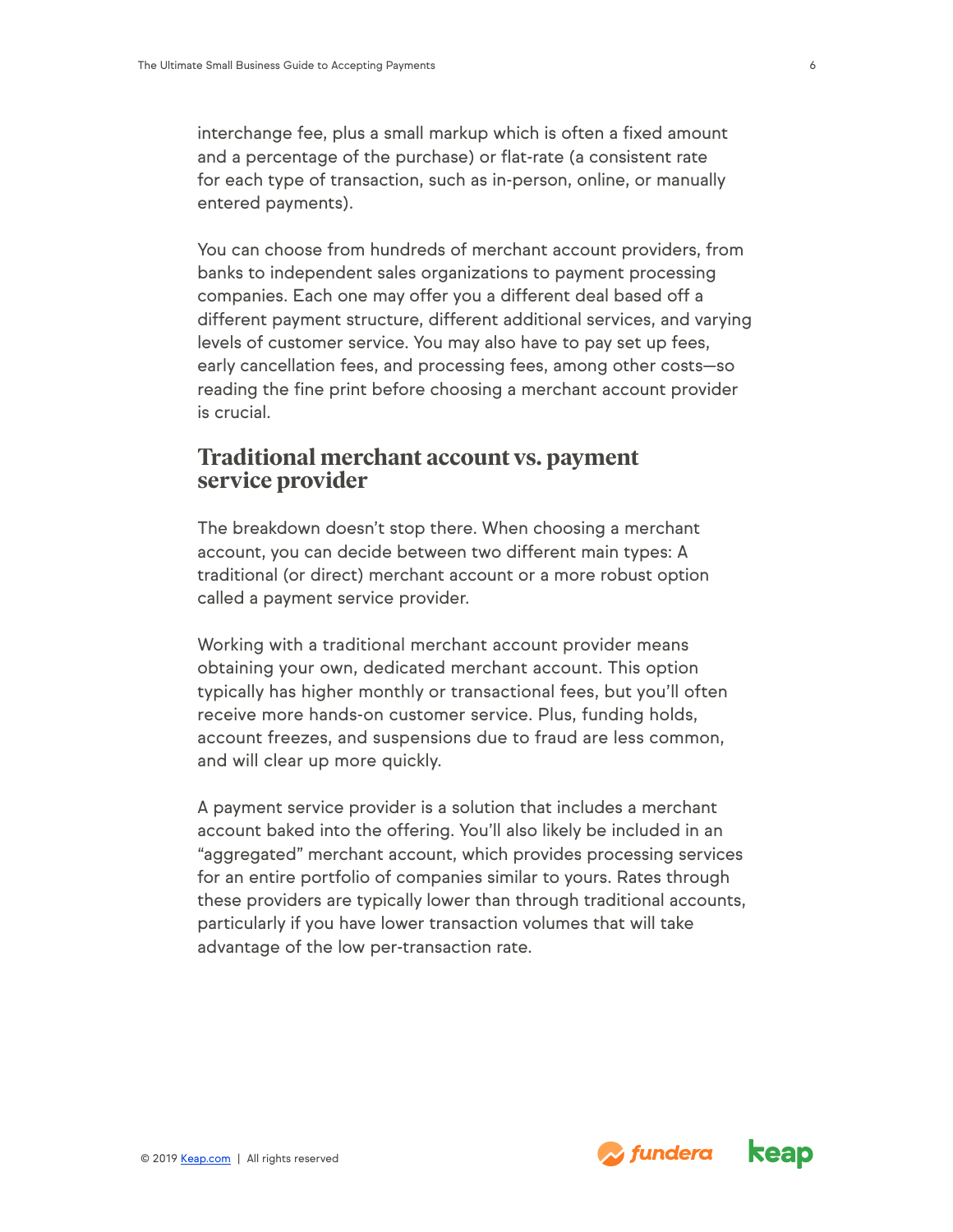#### **Point of sale system**

A point of sale (POS) is a bit harder to define, because it can take several different forms. Your [POS system](https://www.fundera.com/blog/pos-systems) could be your cash register at your store, or the payment page on your ecommerce site. Basically, it's the point where the sale takes place. Makes sense, right?

Therefore, a POS system is the hardware, software, or a combination of both, that handle payments from a customer. It's not just a credit card processor—though that is part of the equation.

Lots of pieces of hardware could be considered your "point of sale." It might be an internet-enabled device (like a tablet or smartphone), a credit card reader, a barcode scanner and/or printer, a terminal stand, scale, cash drawer, and so on. When it comes to in-person payments, your software options are the interfaces that often come bundled with accompanying modern POS systems.

You can typically obtain a modern POS system from your payment service provider. For example, Square can provide you with the hardware to handle a payment, with the software to make the transaction seamless—as well as the software to handle a payment that takes place online. If you go with a traditional merchant account, you may need to obtain a POS system separately.

Your POS system should, at a bare minimum, process your payments. Otherwise, it's pretty much useless. This means helping you process the following transactions in-person:

- Magstripe: The most basic way to read a customer credit card is by swiping the card's magstripe, and most every credit card reader can handle this task.
- **EMV:** Over the last few years, credit cards embedded with microchips have slowly become the global standard. These cards have enhanced security features that will give your customers' peace of mind and will result in fewer instances of fraud.
- Contactless: Virtual credit card apps like Apple Pay and Google Pay are quickly gaining steam in the in-person payment world. A POS that has a near-field communication (NFC) reader will cost extra, but you'll be the ultimate in convenience for your customers.

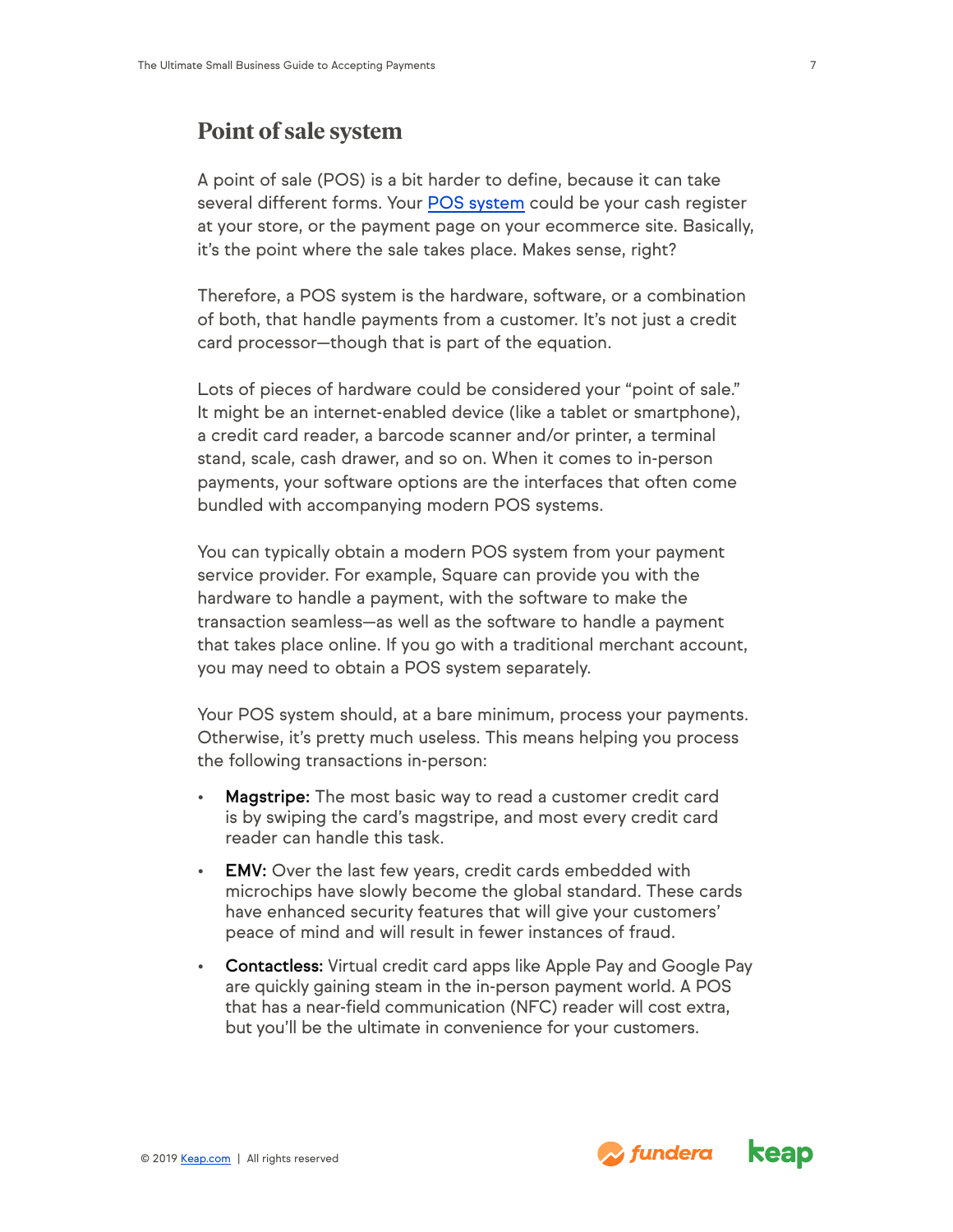<span id="page-7-0"></span>Some POS systems also help you run reports, manage your inventory, and administrate your customer loyalty programs. If you don't already have software that does these things, a POS that handles such tasks all in one place is a good option.

## **How to accept payments online**

Many of the same tools that apply to processing payments from customers in-person also apply to processing online payments. There are a few different tools and payment methods to be aware of, however.

As we'll discuss below, it's entirely possible to build an ecommerce store on your own, and add all the different tools and components you need to facilitate secure and affordable payments along the way. A much more common effort these days, however, is to use one of the many ecommerce platform options available to small businesses.

Let's discuss ecommerce platforms generally and why they're a common option for business owners in the modern era.

#### **Ecommerce platforms**

Ecommerce platforms are software applications that allow online store owners to manage their website, sales, inventory, and operations without building out their own. In many cases, you can get started selling your wares on an ecommerce platform right away and many providers offer different price points, functionalities, and branding options.

Leading ecommerce platforms also have many of the tools and software applications you need to process payments from customers baked into their products. Just as buying a robust point of sale system from a PSP for your store gives you everything you need to process in-person payments, an ecommerce platform will handle the logistics of selling online, from encryption to fulfillment to, yes, payment processing.

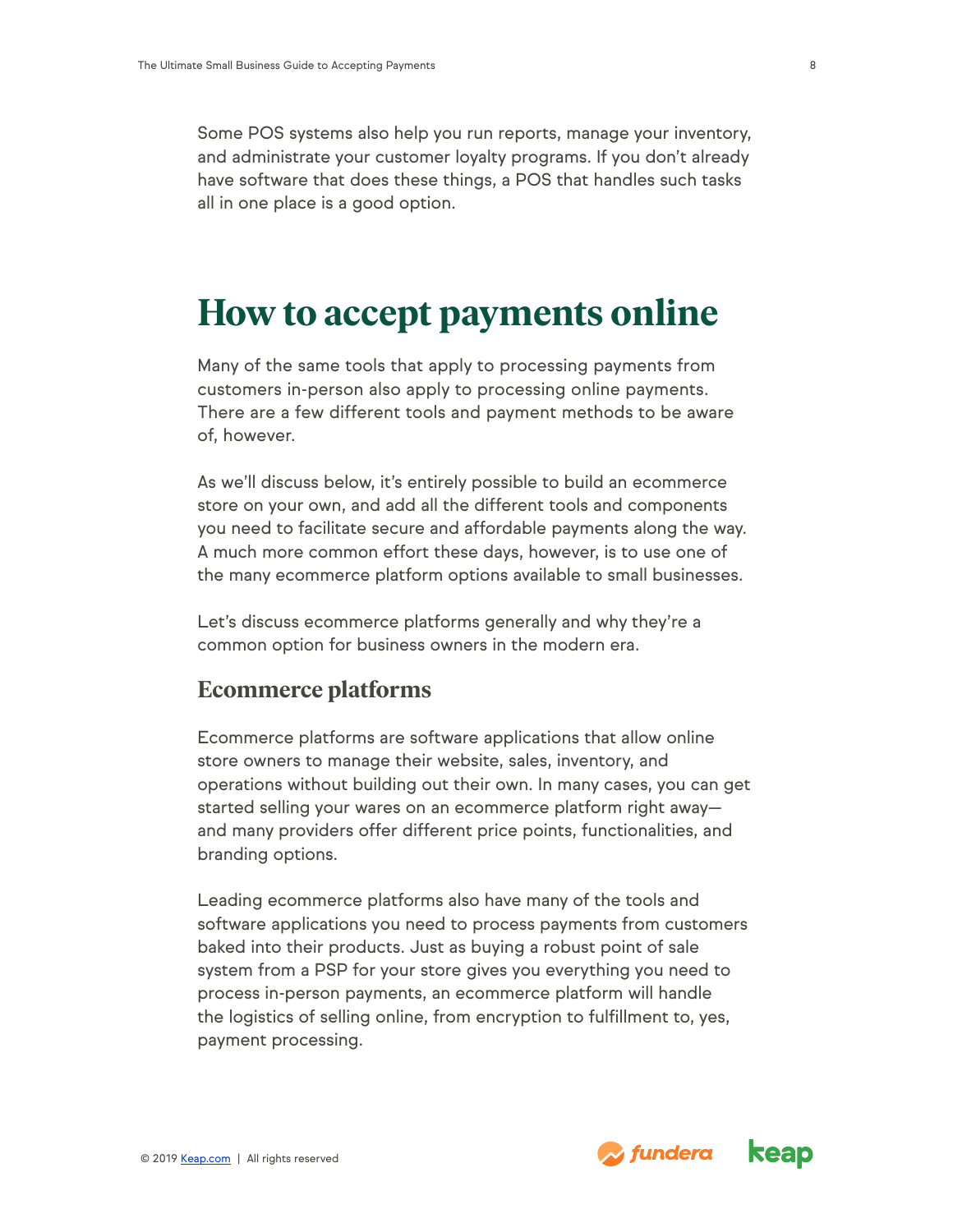Most ecommerce platforms will let customers browse your catalog, put the items they want in your online shopping cart, and check out. To accept these online payments, you'll still need a merchant account. You'll also need a payment gateway.

#### **Payment gateway**

A payment gateway is a software application that works in conjunction with your ecommerce platform to handle online payments. The payment gateway is a secure bridge between your payment processing system and the customer's online payment of choice. Once the transaction is approved the payment gateway sends your funds to your merchant account.

Why is this necessary? Sending payment transaction information directly from a website to a payment processor is prohibited.

Ecommerce platforms and payment service providers like Shopify and Square, respectively, have payment gateways included in their product offerings. If you are not using one of these, you'll need to get in touch with a payment gateway provider like Authorize.net or PayPal.

The most important factors to consider when choosing a payment gateway (and whether or not to go with the payment gateway option offered by your ecommerce solution) include:

- Cost: Payment gateways may levy setup fees, monthly fees, and transaction fees, depending on the option. Payment gateways through PSPs typically don't charge monthly fees, but will have a higher per-transaction rate—so high-transaction businesses and low-transaction businesses should both take note of what they're charged with each possibility.
- Security: Good payment gateways should have point-to-point encryption and Level 1 PCI compliance standards.
- Accepted payment methods: Payment gateways that accept every type of credit card will cost more money, but businesses can lose valuable sales if they don't let their customers pay with their card of choice. Understanding your target customer is key to knowing whether allowing them to pay with, say, American Express is worth the cost.

Other considerations include compatibility with your existing software choices and the level of customer support on offer.

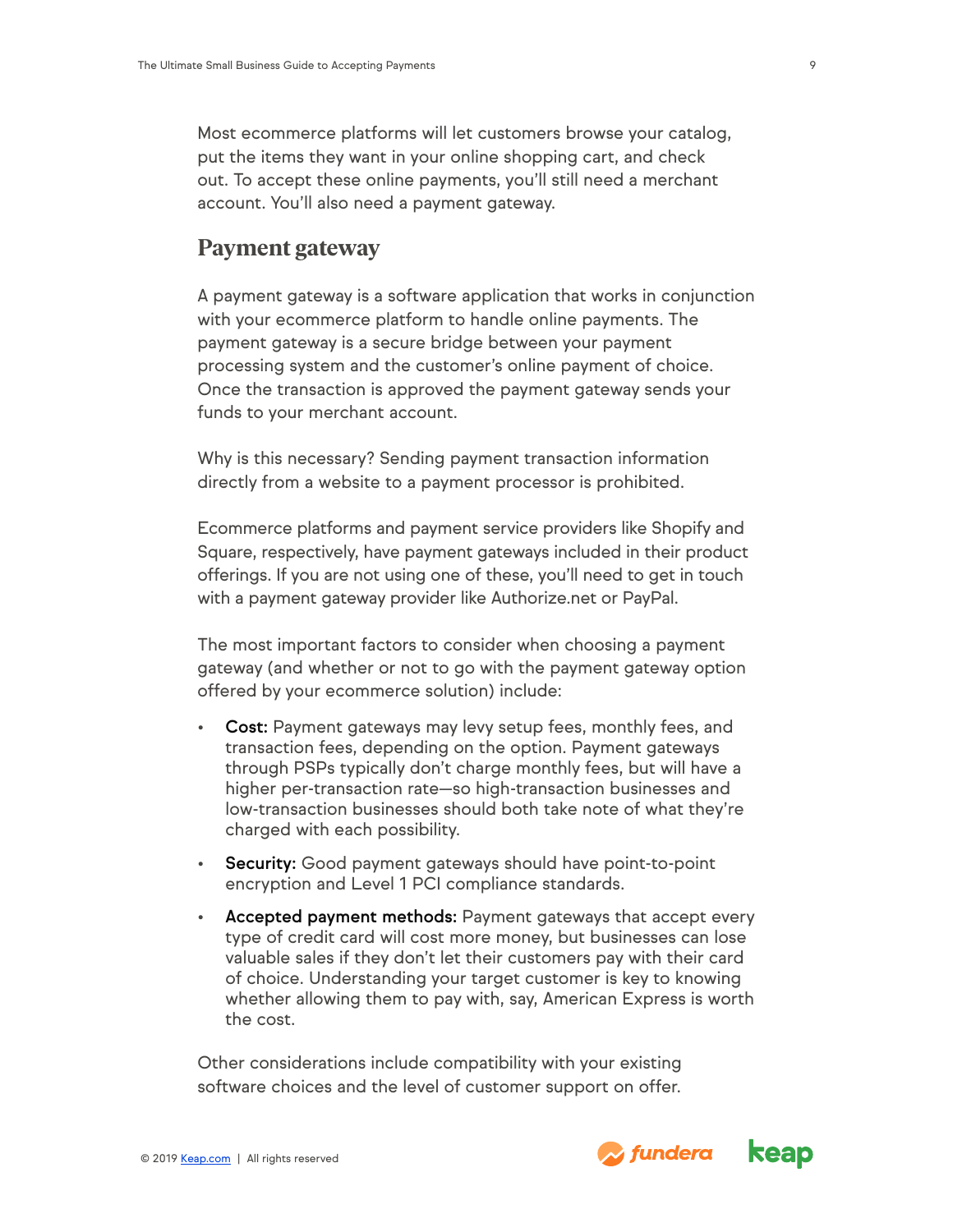#### **Integrated solutions vs. a la carte**

As mentioned above, an ecommerce platform that provides a merchant account, payment gateway, branded marketplace, and even additional help with fulfillment and marketing is a popular option for businesses looking to expand into ecommerce.

Each of the [top ecommerce platforms](https://www.fundera.com/blog/ecommerce-platforms) will have different price points, inventory options, product types (product vs. service, or selling just domestically vs. internationally), security certifications, mobile shopping capabilities, and more.

Want a good starter ecommerce platform renowned for its ease-ofuse and myriad features? Shopify is a great bet. Want an even more simple and pared down starting point? Volusion is well-regarded for its user-friendliness. Businesses selling handicrafts and other unique products should check out Etsy, while businesses that sell only digital products can try Sellfy. A more complete list of [ecommerce platform](https://www.fundera.com/blog/ecommerce-platforms)  [rankings](https://www.fundera.com/blog/ecommerce-platforms) can be found here.



5 Genius Tips for Opening an Etsy Shop by Fundera

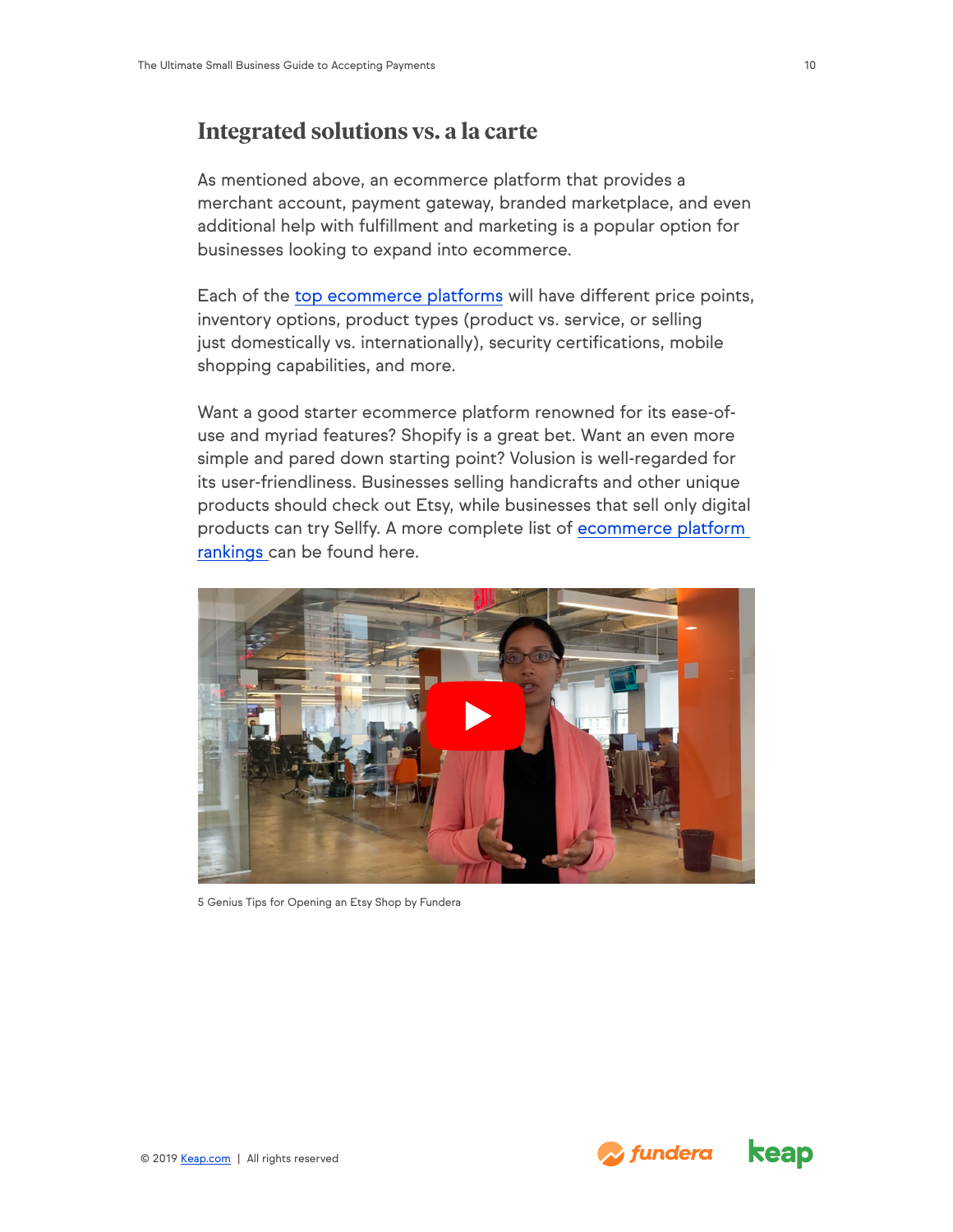Of course, you're not required to use any of the above ecommerce platforms to sell online. You can select all the tools you need—virtual terminal, merchant account, payment gateway—and pair them with your existing online footprint (your website and social media spaces, namely) to sell your wares. By doing this, you may save money on fees by selecting the cheaper options and integrating them.

The question, of course, is if doing this is worth your time. Using several different online payment processing options means more accounts to handle and a higher potential for a technical issue that you'll need to resolve. If you have the time and patience for potential setbacks and want to save some cash, give it a shot. You can always migrate over to an ecommerce platform at a later date.

#### **Other types of online payments**

It's worth mentioning that processing credit and debit card payments through an ecommerce platform isn't the only way to accept customer payments. A few other options exist, including:

- ACH payments: You can accept an eCheck, which directly debits a bank account, with ACH processing. The customer inputs their information from their bank account (routing and account numbers, name, amount, and authorization) into your ACH processing form. This option is often less expensive than running a credit card transaction.
- Recurring payments: Subscription services can schedule recurring payments, billing customers on the same day each month. A virtual terminal is usually used in this instance to collect the customer's information.
- On-the-go: If you own a mobile business—perhaps you run a food truck, or only sell your wares at festivals or in pop-up stores—you can use POS software that runs through an internet-connected device like a tablet or smartphone to run payments.

#### **Selling both in-store and online**

One last word on an important question that some people have: Do you need to come up with different payment solutions if you're selling to customers both in-store and online? The answer, typically, is no.

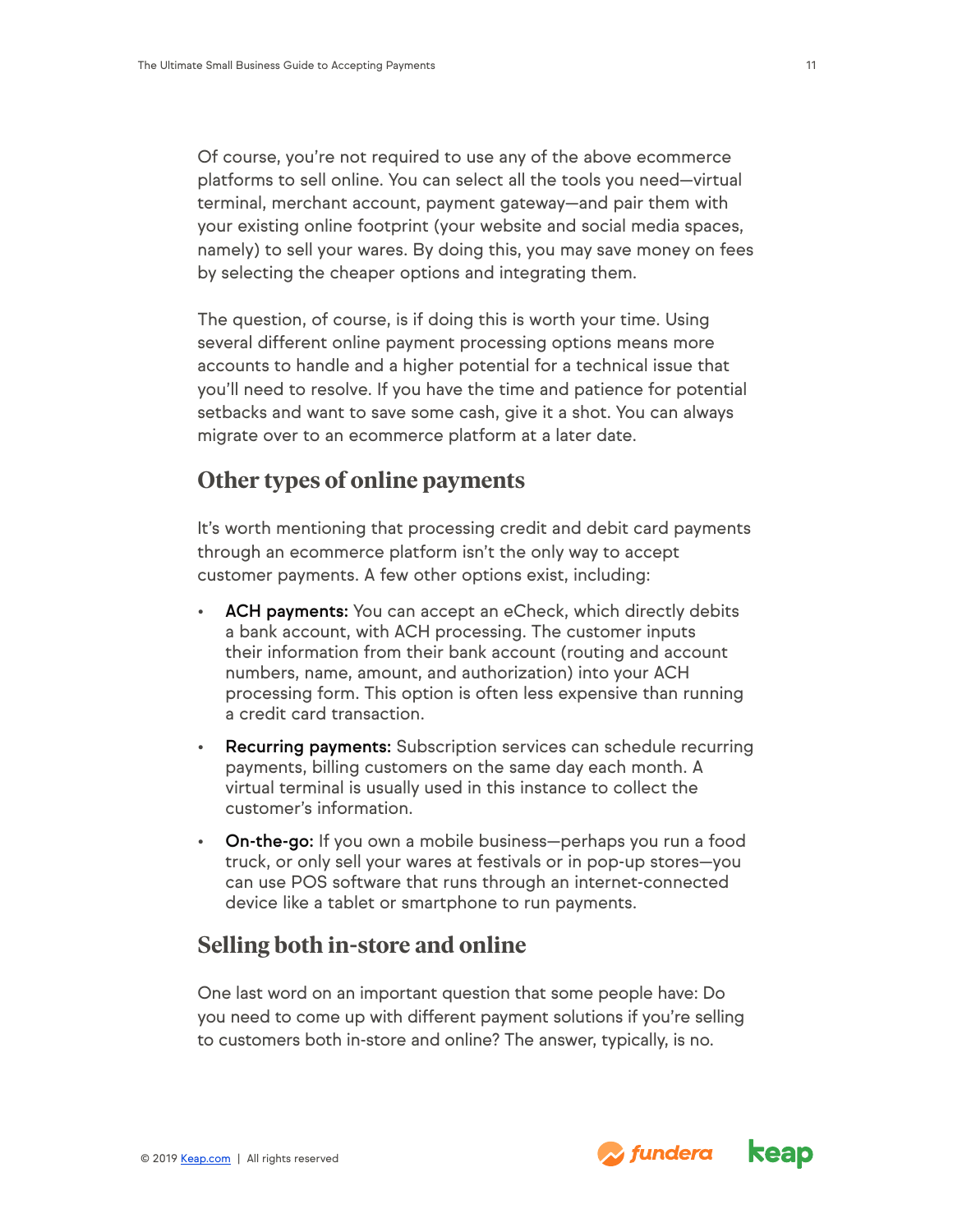<span id="page-11-0"></span>You can make your life infinitely easier and just use the same payment processor for both types of selling. Payment service providers like Square, for example, can process every type of sale. If you have an ecommerce payment solution that works for you, or a brick-andmortar payment service that works for you, take it with you when you expand into the alternate sphere.

There is just one difference to note: You'll pay a higher fee for accepting online sales than for in-store sales. Of course, the opportunity to sell to customers around the country (or even around the world), at all hours of the day, should offset the cost of selling online.

## **Small business automation to manage receivables**

Now that you have a better understanding of payment processing solutions and options, understanding 'how' to process payment will streamline your efforts even further. One option is to automate. Learning to leverage automation is an affordable way to improve your operations while keeping costs manageable. And finding a good match in automation tools to support your billing and payment processing is critical to your business growth.

The receivables portion of payments, in particular, can be a strain on time and staff, and the more manual intervention you have, the greater the burden. Leveraging automation to manage your receivables is an excellent way to reduce the labor-intensive, administrative lift by shifting that workload to a technology solution. Adding automation to your payment process has many advantages.

Increase speed and efficiency in your business processes by adding automation to your company culture. Automated processes can reduce manual burden, inefficiencies, and errors. By automating timeconsuming administrative processes, you free your most valuable asset—your people—to focus on the areas where human beings can make the most difference, like building meaningful relationships with your customers.

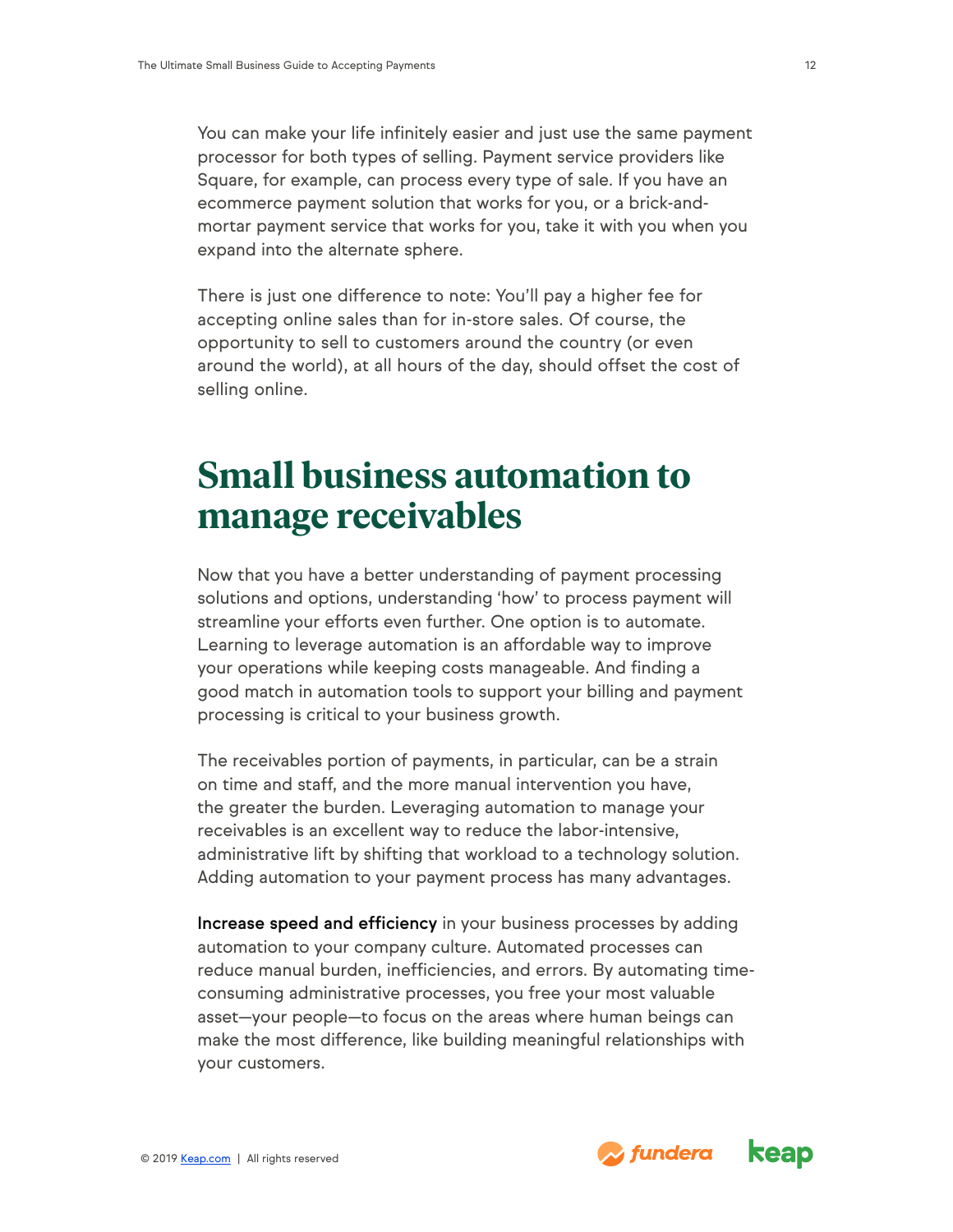Generate valuable insights for your business and integrate data analysis to enhance your business strategy. Through automation, you can capture information about your customers more consistently and gain insights about consumer behavior, helping you meet customer needs.

Avoid unexpected business surprises through automation software which integrates with your other software programs. Automation helps you identify areas of risk through increased data insights and can help avoid scheduling, billing and payment mistakes made through human error.

Increase employee satisfaction by reducing workflow burden and improving resources. When you make your employees' jobs easier and free them to focus on results—like serving your customers—you'll find that your employees are more satisfied with their jobs. Happy employees stay longer and are more productive.

Captivate your customers with an improved customer experience. How about easing the purchasing process and making it easier for them to become a loyal customer? Automation does just that. Having a clunky, difficult experience with a buying decision has the opposite effect. Automation will help you build a consistent, efficient process into your business workflow, which provides the same consistent and reliable experience for your customers every time. A happy customer is often a loyal customer.

Automation through a diverse receivables system manages the whole accounts receivables (AR) process digitally from sale to payment, including tracking customers' buying habits, generating invoices, creating emails and reminders and supporting payment collection.

With these systems, you can set up automatic, recurring payments, and your business will get paid faster because the efficient, automated process ensures consistent, controlled interactions between your company and your customer. Using automated payments will help your business improve cash flow as you'll know when to expect certain payments.



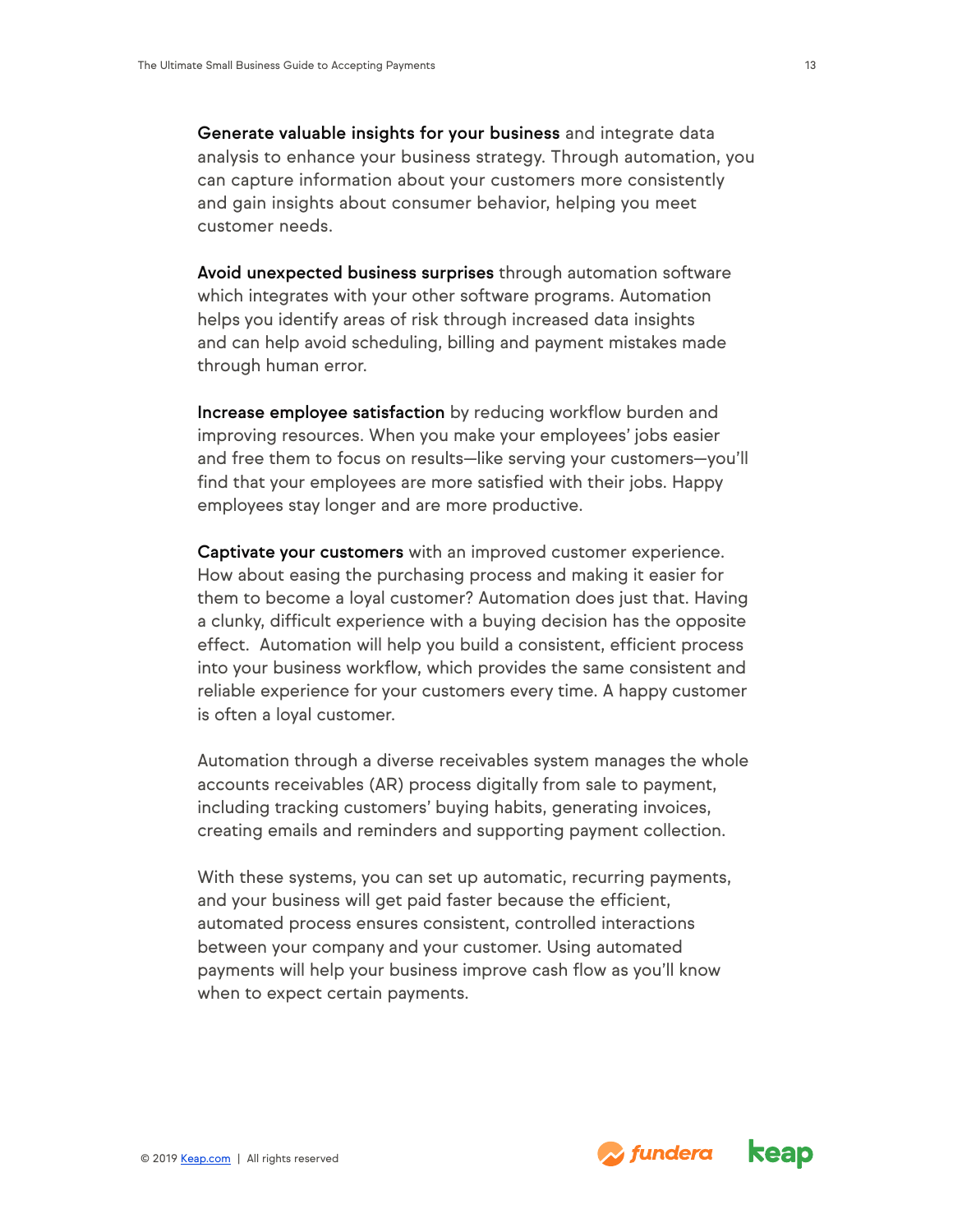## <span id="page-13-0"></span>**Top recurring payment tools and how these tools can help you get paid faster**

When it comes to recurring payments, managing the billing cycle can cost you time and money. Leverage the best payment tools to fit your business needs and save on both. Automating this part of the process gives you the same advantages as above, and stay directly focused on payment collection. And even better news; recurring payment tools can help you collect on those outstanding debts faster and more efficiently.

So, how do recurring payments work? Give your customers an option to create a saved "card on file" in your payment processing system and the additional option to give their permission for a recurring charge. Your business can then use this stored data to process monthly payments for recurring services, subscriptions, and memberships. Not only does this make the collection process easier and more effective for you, but it also simplifies the process for your customers and increases customer satisfaction. According to a [McKinsey customer experience](https://www.mckinsey.com/industries/retail/our-insights/the-three-cs-of-customer-satisfaction-consistency-consistency-consistency) survey of 27,000 consumers, companies that provide a high quality/low effort experience to their customers reported that customer satisfaction increased by 20 percent and revenue growth increased by 10-15 percent.

With a wide range of payment providers to choose from, it's important to make a choice that meets your unique business needs and provides a secure transaction environment for your customers. Many customer relationship management (CRM) tools have recurring payment features to maximize your options for communication and documentation with your customers. A smoothly performing system will enhance the customer experience and help streamline your billing and payment process.

Selecting a merchant services option [link to above payment as e-commerce section] that interfaces with your billing and payment system and provides reliable data security for your customers will

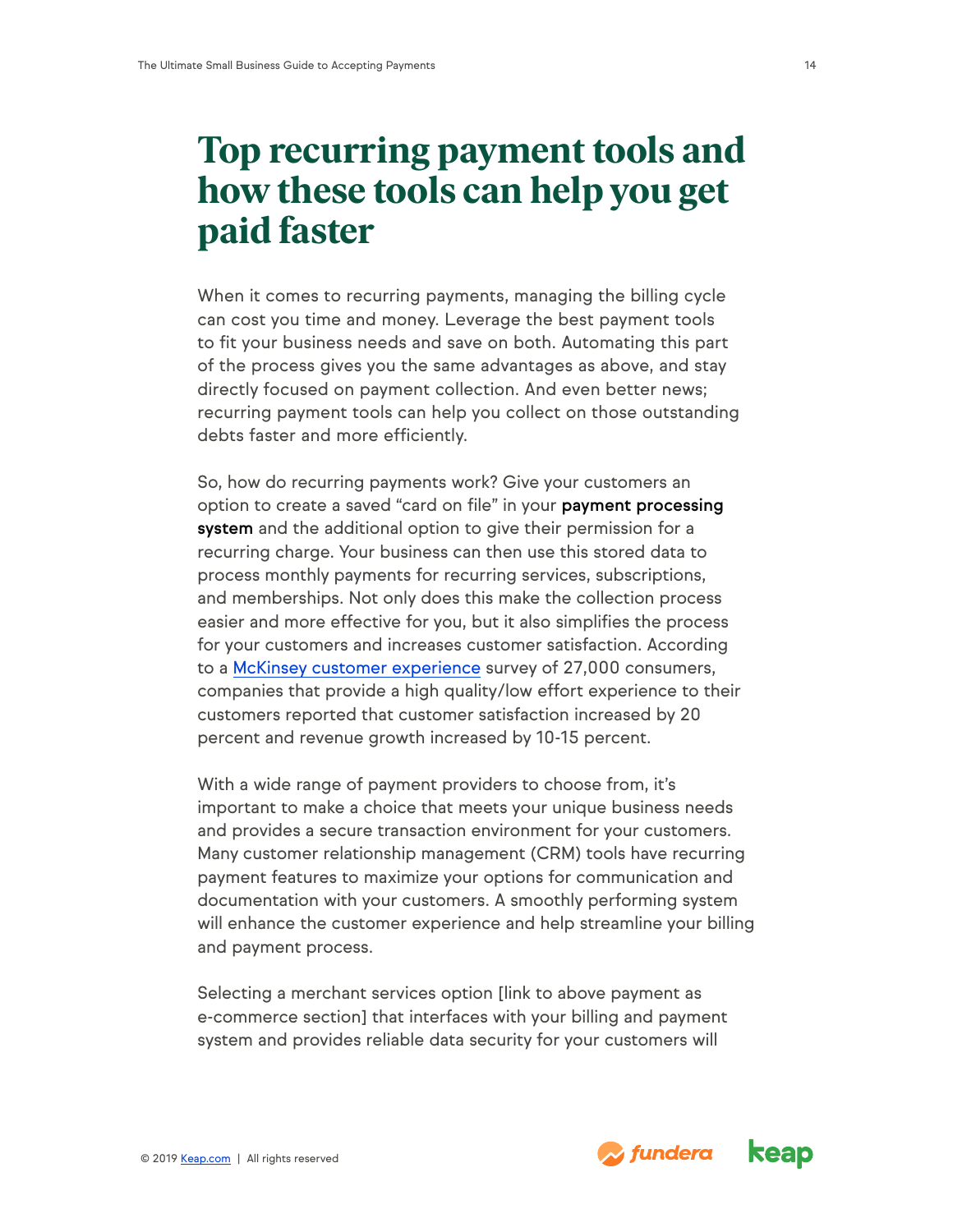provide dual benefits. A proven, secure online payment gateway gives your customers additional peace of mind when making their online payments. This same, reliable system also ensures those payments are collected and transferred to you safely and efficiently so you get paid faster. The below options are some of the top-rated payment systems that can make recurring payment processing hassle-free for you and your customers.

- PayPal supports online recurring payments with both PayPal and credit or debit card options.
- Square provides invoice-based payment processing online with additional functionality for mobile and in-store purchasing.
- Stripe manages recurring payments for credit card, automated clearing house (ACH) and in-app sales.
- QuickBooks Payments processes recurring credit card and ACH check payments via QuickBooks Online or QuickBooks desktop.
- Authorize. Net is an online payment gateway that provides data security for online payments.
- [Veem](https://www.fundera.com/blog/veem-review]) provides a secure digital payment processor for business-tobusiness payments that will safely manage larger wire transactions.

Pairing your payment provider with a payment system that interfaces well with your other business systems supports a seamless process for your customers. And creating a simple, easy-to-use process for your customers means faster payments and increased customer retention for your business. [Keap invoicing and payment system](https://keap.com/features/invoices-payments) is an excellent way to manage your billing process as it provides an infrastructure for your payment provider and integrates seamlessly with [Keap's Client Relationship Management](https://keap.com/features/client-management) (CRM) system.

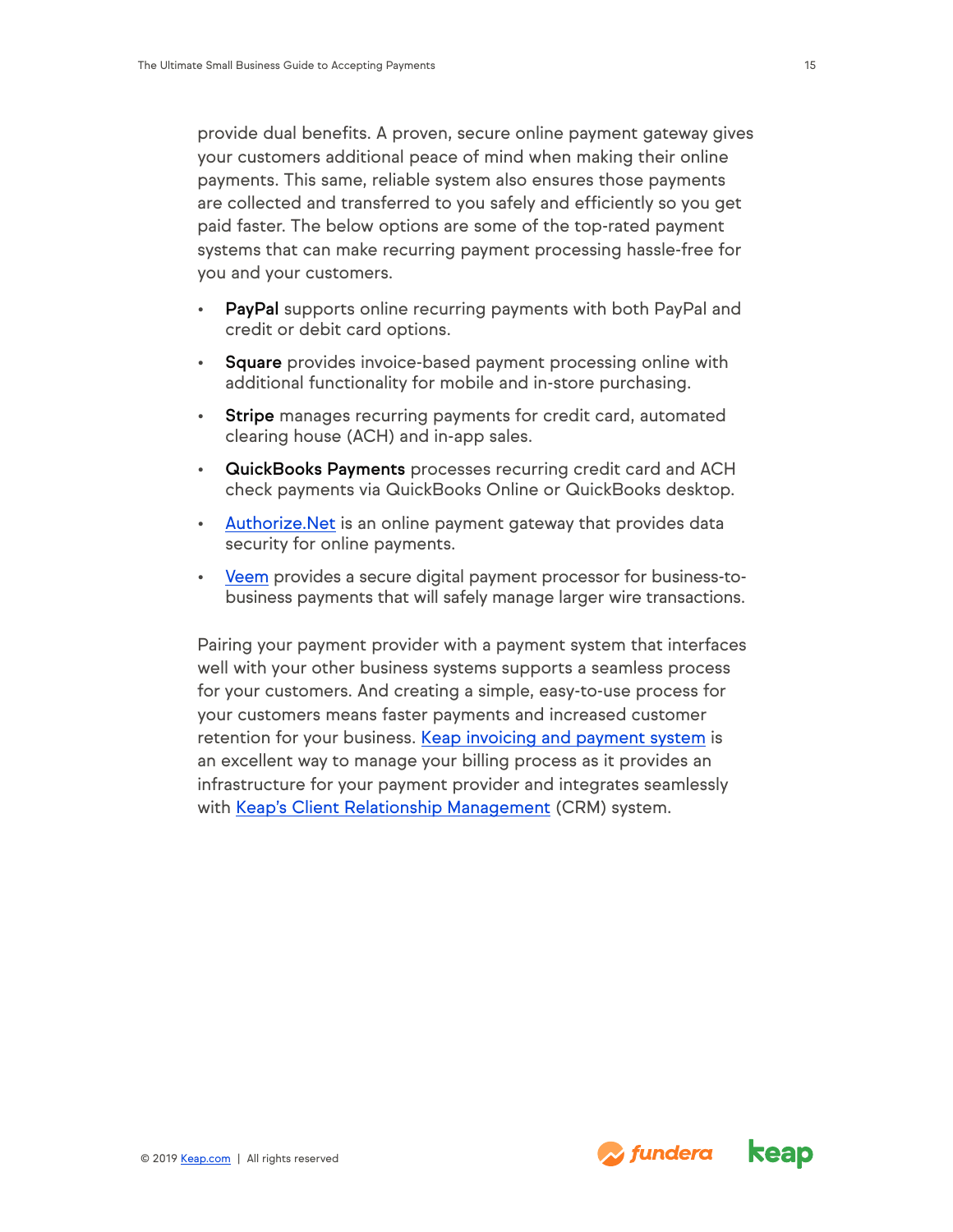## <span id="page-15-0"></span>**How not to be the bill collector**

You've worked hard to build your business and nurture relationships with your customers, but getting paid is essential to maintaining and growing your business. So how do you keep the payment cycle on track without feeling like a bill collector?

In the past, the billing cycle began with selling a product and ended when the "balance due" reached \$0. Collecting payments involved chasing customers down by phone and mail to remind them of payment due dates and to request payment. Many vendors didn't follow up with a customer except to collect a past-due bill.

Technology and lifestyles have changed and so have the way people make buying decisions and manage payments. Consumers are seeking an exceptional customer experience. Instead of focusing on selling, focus on building long-term relationships with your customers as you identify how your product or service meets your customer's needs. In today's culture, getting a customer on the phone can be very difficult—especially when they have a payment due. But when you've established a positive relationship with your customers, built on service, information, and communication, they are far more likely to respond to contacts asking for their input—or their payment.

Some advanced planning can increase your customer experience efficiency on the front end and minimize collection activities. Below are six steps you can take before and during the billing cycle.

- 1. Provide easy options for making payments. Point of sale platforms should include a link with credit or debit card options
- 2. Include a link to pay in the body of reminder emails. When your customer visits your website, make sure statement and payment options are highly visible and easy to access, and that the process works seamlessly.
- 3. Establish a payment protocol from the beginning, document it and communicate it internally and to your customers. Build a payment method into your purchasing process so your customers select their preferred method of payment at the time of purchase.
- 4. Autopay options offer additional payment opportunities to your customers. Not only does an autopay option signal that payment

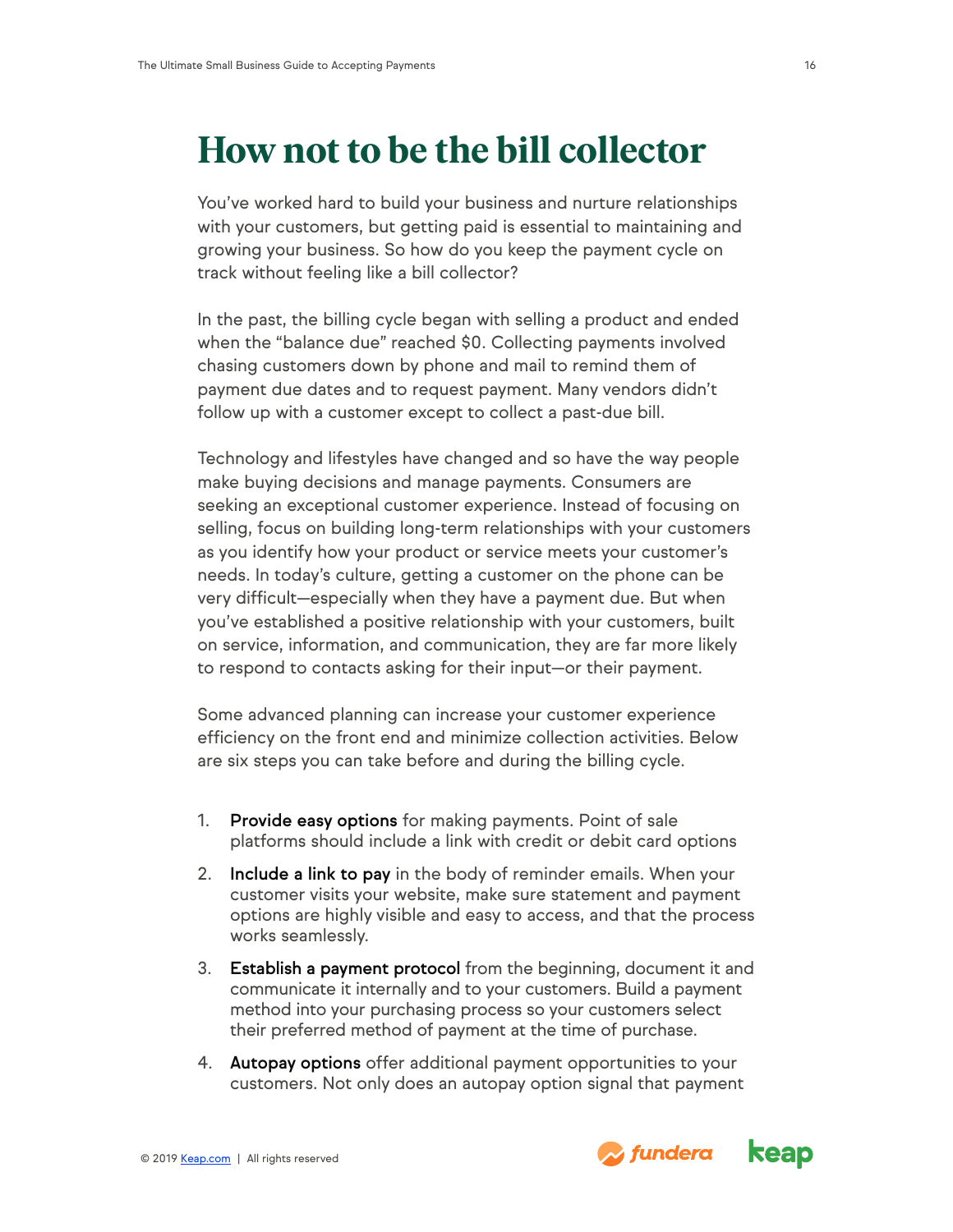is the expectation, but it also automates the payment collection process so that manual collection activities are minimized or eliminated.

- 5. Pre-due date reminders of an upcoming payment are a courtesy that many customers appreciate. Read below about the three categories of customers who typically owe money to small businesses. For those who are legitimately juggling many payment due dates and are struggling with time to make those payments, a helpful reminder with any easy link to make a payment can be exactly what they need to remove one payment burden from their plate.
- 6. Multi-pronged payment reminders can increase the effectiveness of your payment cycle. Think about the payment cycle like any other communication strategy. You might begin with the predue date reminder (above), followed by a day-of reminder and a series of follow-up reminders that notify your customer of the missed payment. Consider incentives you can offer to increase the speed of payment, like a small discount on bills paid in full before the due date. For late payments, consider including options to avoid late payment fees and negative credit reporting in exchange for bringing the account current.

#### **Avoiding invoicing mistakes**

Invoicing mistakes can be costly—and avoided. Take time to make sure your process is solid and identify the pitfalls from beginning to end so you know what to avoid. Think about the billing and payment cycle as a continuum to help spotlight potential areas of risk in your business processes. From the point of sale where you make decisions about what payment options to offer your customers through the payment reminder and payment collection cycle, there are opportunities to streamline, automate, clarify and simplify. Making thoughtful, strategic decisions about each step in your process to keep a healthy balance between customer satisfaction and healthy cash flow for your business. Check out these key considerations to help avoid invoice and other payment-related mistakes.

- Develop and sign a clear contract to avoid misunderstandings later.
- Make sure your terms are clear. Take care to avoid overly long payment terms. Familiarize yourself with industry standards and billing protocol.
- Invoice promptly upon completion of services. When your

© 2019 [Keap.com](http://www.keap.com) | All rights reserved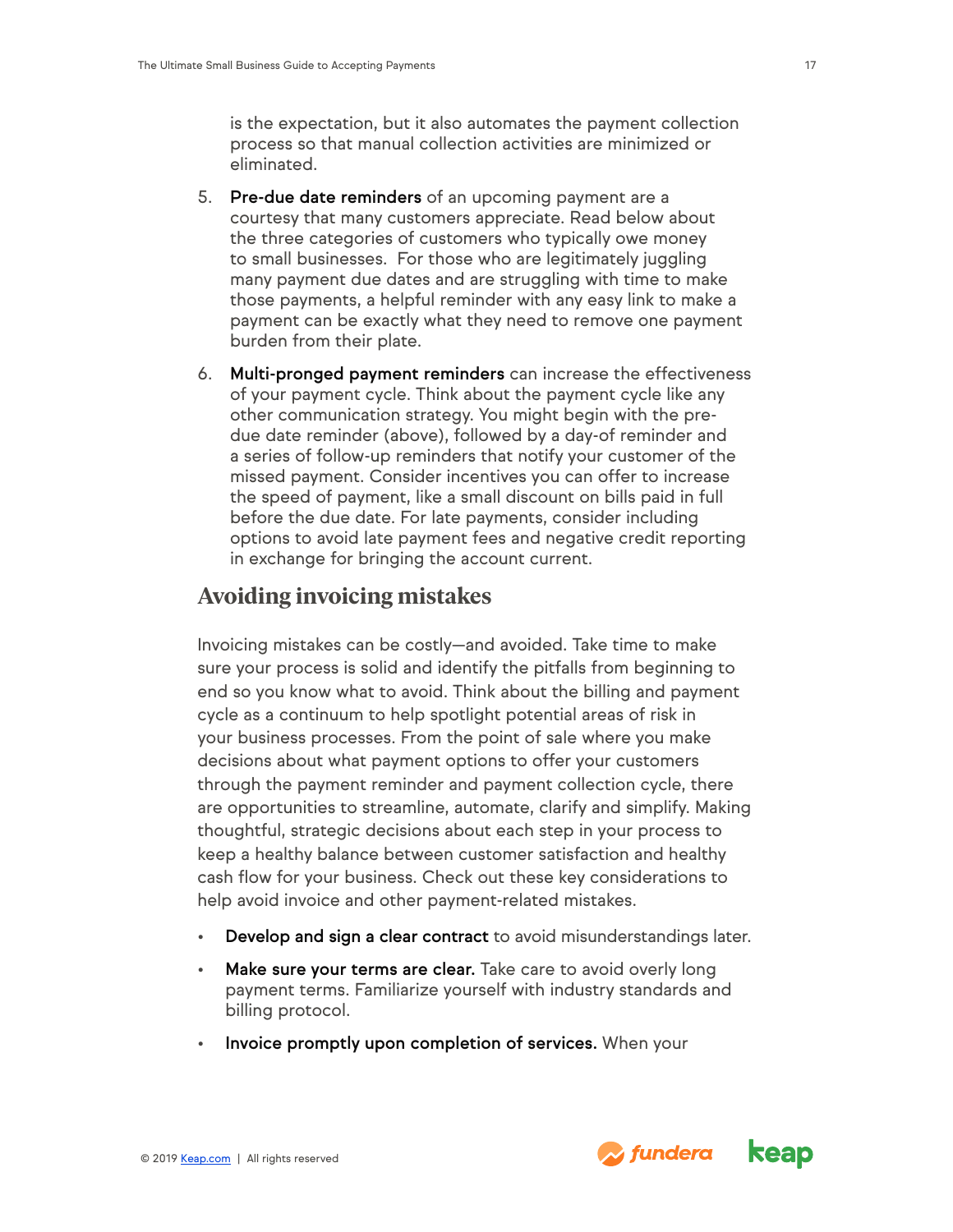process is manual, invoicing can be the last priority. Put it high on the list because this step drives your revenue stream.

- Itemize to communicate clear costs. Customers need to know what they're paying for and itemization is an excellent way to document your investment of time and product.
- Verify invoice details to confirm accuracy. Mistakes in billing can cost your company additional time and money. You can be fairly certain that your customers will bring an overcharge to your attention, but under-billing may escape notice and, over time, can add up to significant loss.
- Follow up on unpaid invoices promptly. Establish and maintain a consistent payment reminder process, which can be part of your automated payment system. When your customers hear from you consistently, they'll know that you are serious about collecting the outstanding payment.
- Offer a variety of payment options. Variety is the spice of life, and it increases the likelihood that your customer will pay on time when they can select options that meet their individual needs. Some customers like to initiate an online payment and others prefer to establish a recurring auto-payment so they don't have to worry about a deadline each month.
- Your invoice is a marketing tool; make sure the message is clear and aligned with your company culture. Whatever the format or platform you choose to contact your customers, take the time to create engaging visuals, clean and easy-to-read content and clear direction.
- Be polite and thoughtful. Establish a tone of mutual respect from the outset. Remember that we rarely know what another person is experiencing at any given moment and your company's interaction with your customers should be the bright spot in their days.
- Consider late fees for late payments and incentives for early payments. While you will have established a strong billing and payment cycle by using the other elements on this list, an added incentive for customers to make their payments can be very helpful.



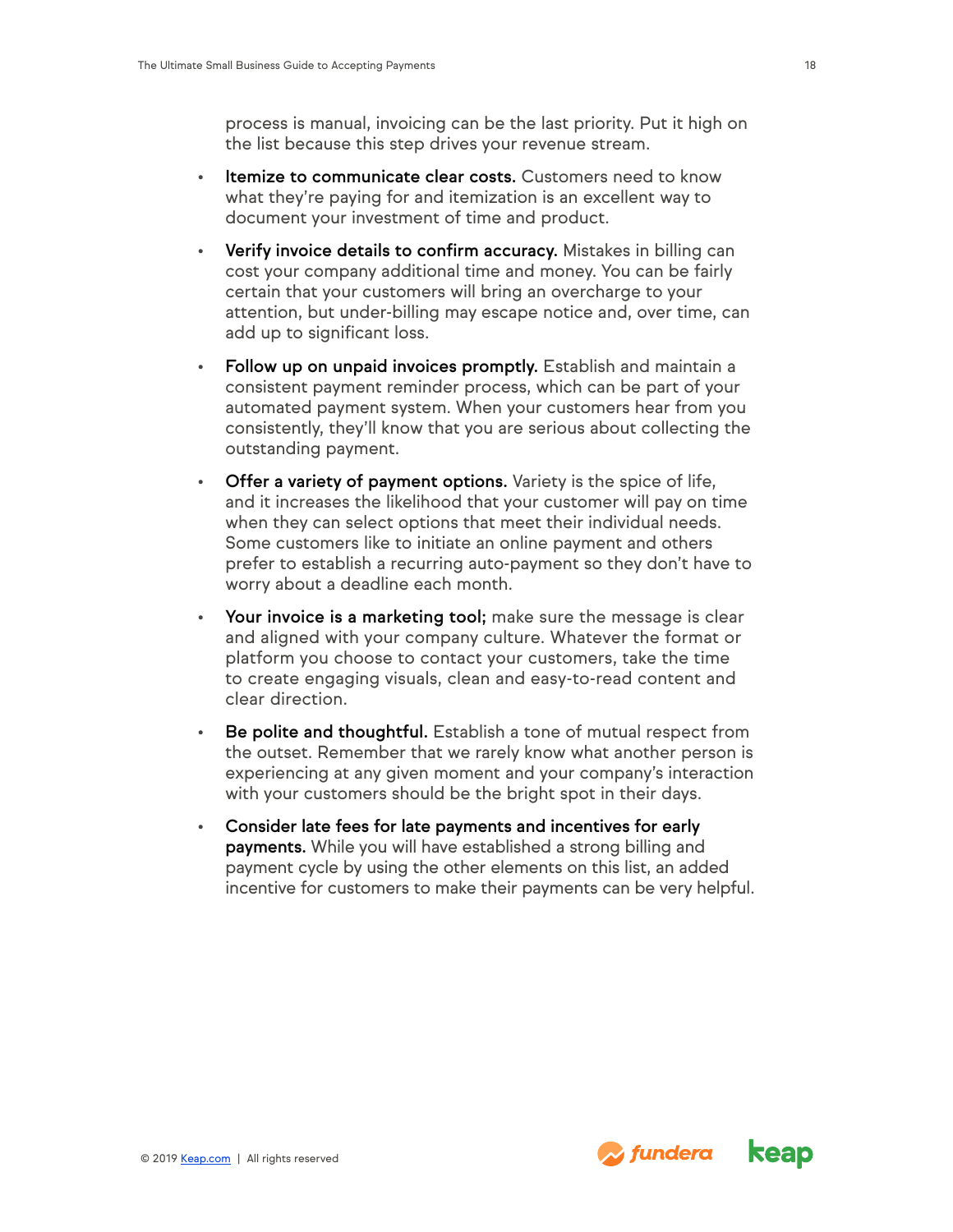#### **How to handle late payments (or tracking down late payments, can't keep sending reminders forever)**

Inevitably, when you offer payment options that extend beyond "cash on delivery," late payments will occur no matter how effectively you plan or manage your receivables. Your CRM can help you manage your customer billing cycles and keep close tabs on late payments, but understanding why people have past due payments can help you as a business owner approach collecting those payments more strategically.

When it comes to customers who owe money to small businesses, many small business experts identify three categories. These customers range from those who have an unexpected change in their situation to those who have habitually late or no-pay behaviors.

- 1. Situational late-pay: These customers usually pay early or on time but can't pay your bill because of current (often unexpected) financial distress like injury, illness or loss of income. Because this category of customer generally intends to honor their debt and is highly likely to bring their payments current and pay off his debt as soon as they're able, it's worth finding a solution that will help this customer during a difficult time. This customer might benefit from:
	- a. Reduced payment options: Two smaller monthly payments may be more feasible than a single large payment
	- b. Delayed payment options
	- c. Interest or penalty forgiveness
- 2. Capacity late-pay: Money may not be an issue for these customers, but time and financial management are. This is a customer who has multiple payments due at the same time each month and tends to pay off various bills sporadically but is likely to be inconsistent with regular payments. This customer might benefit from:
	- a. Consistent payment reminders
	- b. Easy payment options including links to quick-pay
	- c. Incentives to make multiple payments or pay-off the debt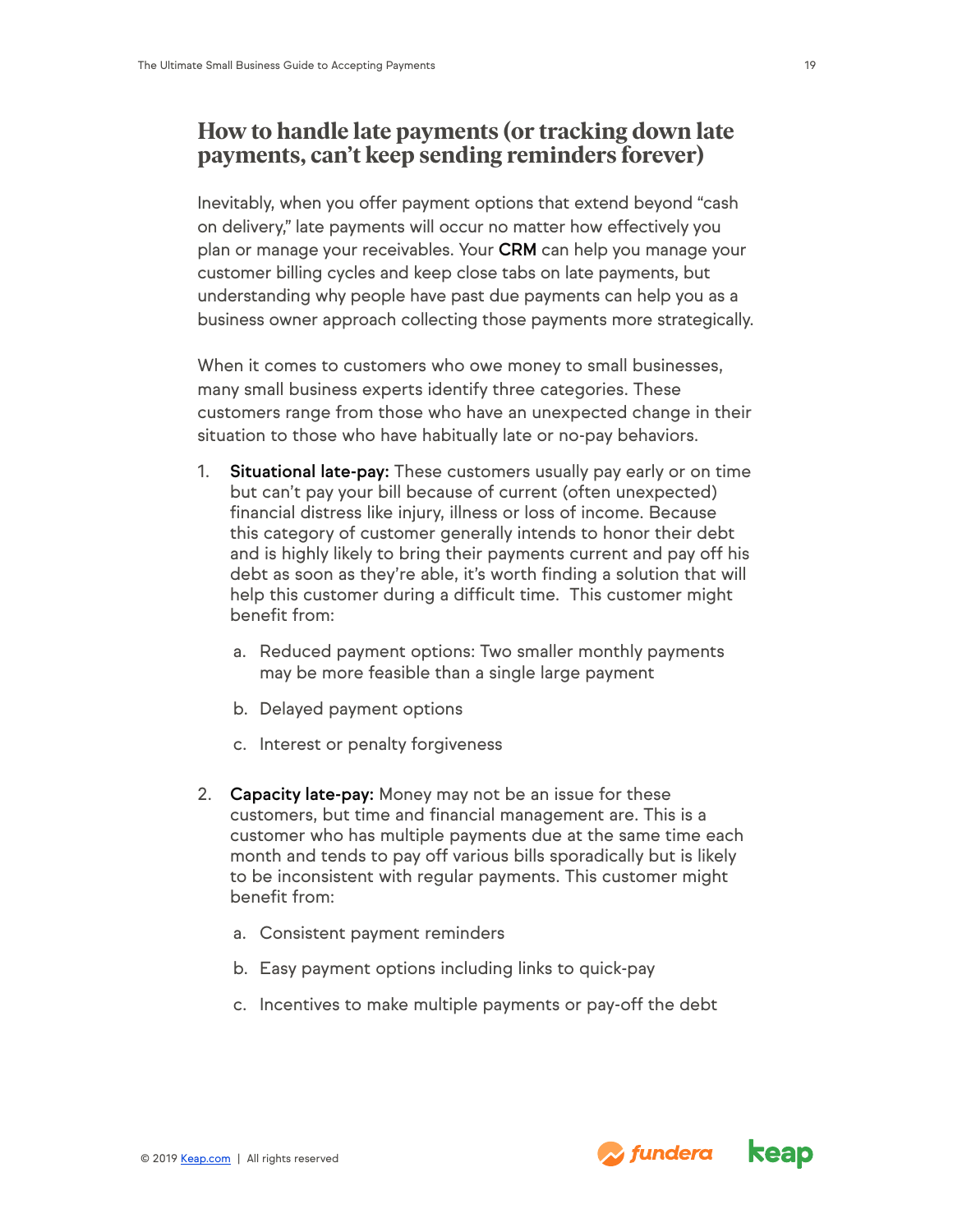3. Intentional late/no-pay: Paying your bill is not a priority for these customers and they may do anything to avoid paying you. While you should continue processing these overdue accounts through your automated system, your time will yield more rewards short- and long-term when invested in the first two categories of customers.

Be purposeful about avoiding intentional late/no-pay customers to begin with. Invest time in developing a strategy to identify which customers may fall into that category. Focus your time instead on working with situational or capacity late-pay clients. These customers have a history of paying their debts and, although they may currently be delayed or sporadic, they are far more likely to pay up and become loyal customers as a result of your willingness to customize your approach to their payment options.

As you pursue late payments, keep some strategic decisions in mind to make the most of the collection actions you choose. Develop some protocols for collection activities whether by email, text or phone to ensure that the messages you and your team convey are aligned with the company culture you want to portray. Here are a few pointers.

- Follow-up consistently
- Focus on facts and "de-emotionalize" the situation
- Be calm and establish a tone of firm expectation and collaboration
- Document interactions
- Understand your rights as a business owner

You can use your CRM to automate a payment reminder communication cycle in response to your billing and payment system trends. Focusing on customers who have been or have the potential to become loyal, long-term customers will facilitate relationshipbuilding. Remember that when you have established consistent communication with your customers as part of building exceptional customer experience, it will be much easier to reach them and work collaboratively on options for bringing payments current.